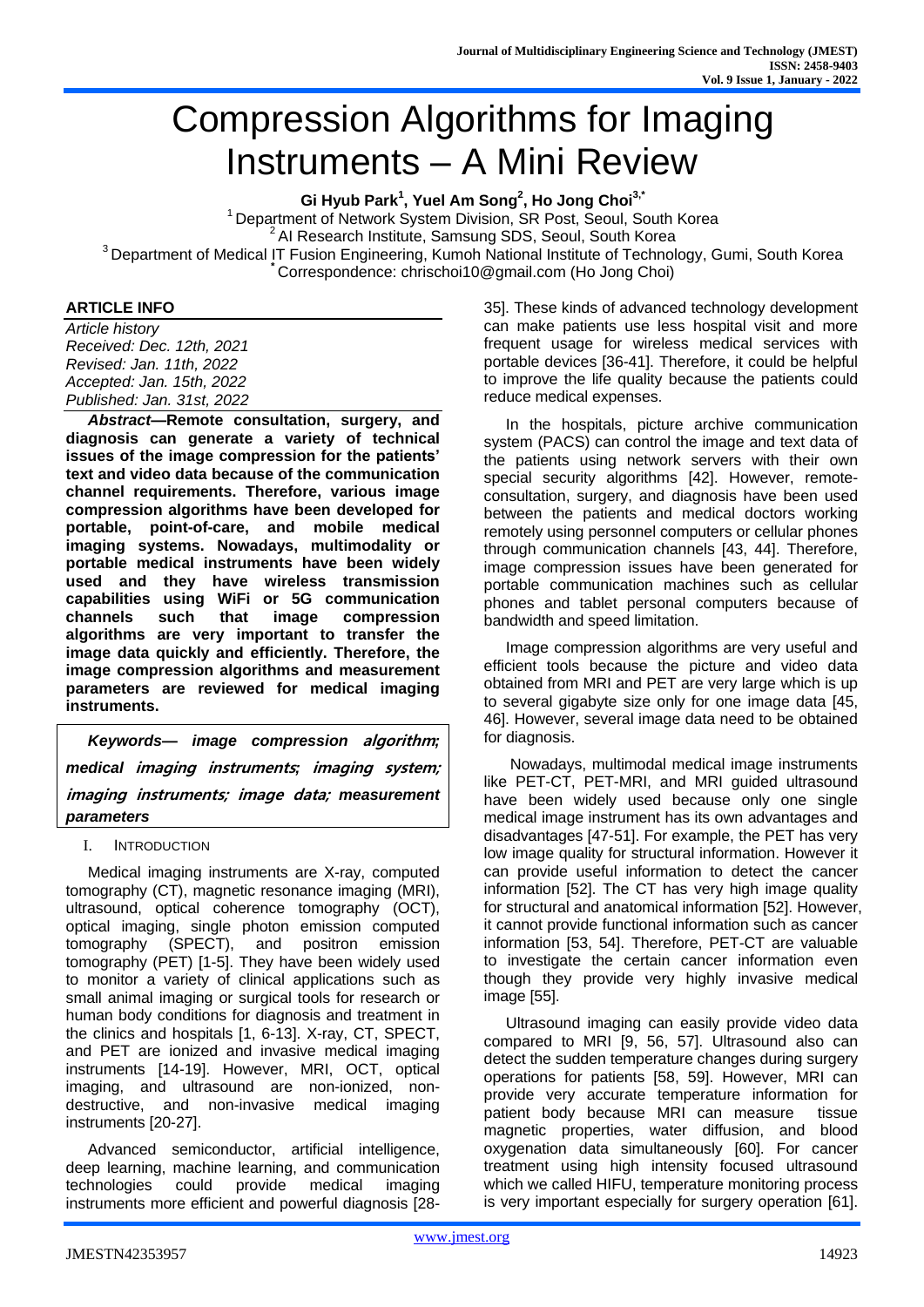Therefore, MRI could support such a useful function of temperature variances.

For multimodal image instruments, the hospitals might be preferable for accurate diagnosis. However, the picture and video data size generated from multimodal medical image instruments are much larger than only one single medical image instrument [62]. Therefore, it is not possible to transmit and receive such huge data using current cellular phones and tablet personal computers without image compression.

Compared to other medical imaging instruments, ultrasound machines manufactured from several medical imaging companies such as Teratech, General Electric, Sonosite, Siemens, and MobiSante have been developed as portable, point-of-care, or mobile type ultrasound image instruments [63-65]. Therefore, these instruments can easily transfer patient data out of the hospitals or even local clinics; portable ultrasound machines have been used to diagnose broken arms and shoulders even during the sports game and emergency rooms [29, 30, 66]. For such situation, the speed to transmit the data and receive the diagnosis from the hospitals is very important for immediate diagnosis [67]. The multimodal imaging instruments or portable medical imaging instruments can possibly transfer the patient image data through communication channels such as Wi-Fi, 4G, and 5G communications very quickly [68, 69]. Therefore, it is useful to use efficient image compression algorithms for medical imaging instruments. For these various situations, the image compression algorithms for medical imaging instruments are more demanding for immediate diagnosis [67, 70].

Section II describes a variety of image compression algorithms for currently developed communication systems. In addition, these image compression algorithms for medical image instruments and evaluation parameters for image compression algorithms will be studied. Section III is the conclusion of the review paper.

## II. MATERIALS AND METHODS

#### *A. Image Compression Algorithms*

To use communication channels for transmitting the image data remotely, we need to obtain the patient image data from the medical image instruments [71- 73]. Fig. 1 describes how to generate compressed image files from medical image instruments through communication channels [74]. The image instruments such as ultrasound, CT, or MRI generate digital imaging and communication in medicine (DICOM) image files obtained from patients and then, transfer these files to communication servers for further encoding process [75]. The DICOM is a standard image type of transferring the patient image with secured digital signature and watermark algorithms [1]. Through communication channels such as Wi-Fi or 5G, encoded image data are transmitted via air and then, received data was decoded to fully recover the original image data [76]. This is the fundamental transmission process to transfer and receive the image data through communication channels [77, 78]. The multimodal image instruments need to generate each different image so the images need to be combined. Additionally, some image processing techniques like bandpass filter to improve the image quality could be performed before image compression process begins [45].

A variety of image compression algorithms have been developed for communication systems. The joint photographic experts group (JPEG), Lempel-Ziv-Welch (LZW), portable network graphics (PNG), tagged image file format (TIFF), and graphics interchange format (GIF) are common image compression file types which are widely used in the academic and business fields [79]. In the medical imaging instruments, independent JPEG Group (IJG), JPEG 2000, LZW, PNG, GIF, and BMP file format have been used. For mammograms and CT instruments, JPEG and JPEG 2000 are used [55]. For CT and MRI medical imaging instruments, IJG is used [80]. For EEG and MRI medical imaging instruments, LZW is used [81]. For portable medical ultrasound imaging instruments, PNG is used [79].



Fig. 1. *Image file transfer with communication channels*

Fig. 2 describes procedures for image compression and decompression process in detail [82]. The compressed image format is converted from DICOM file format through computer programs. Original DICOM files need to be reduced due to some redundant error data [83]. These converted file format can be obtained by reducing and mapping the image data for processing and quantizing the image data [84]. After further encoding process, compressing the image data are performed.

When receiving compressed image data through the communication systems in the personal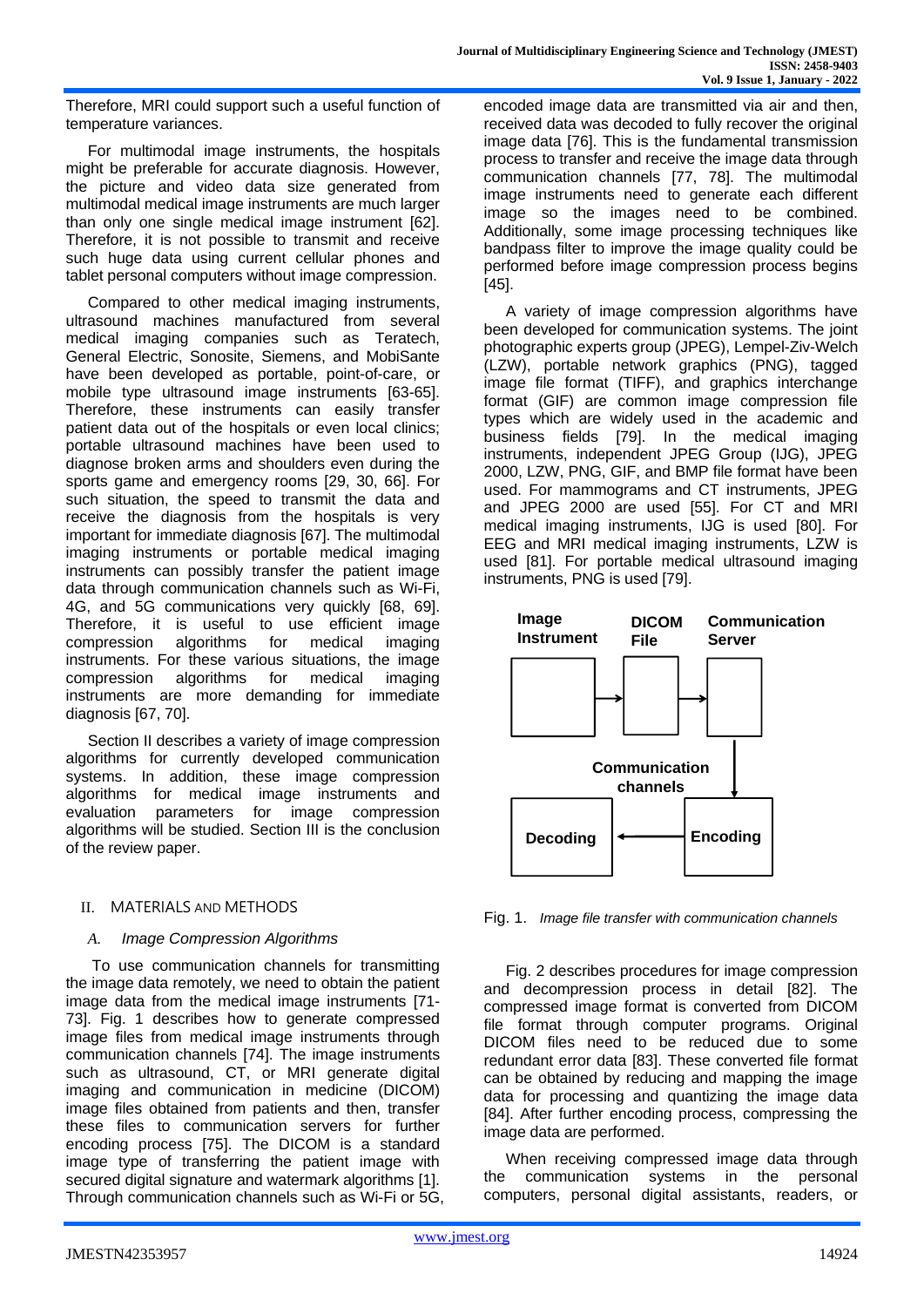tablet computers, need to properly perform decoding process using some image processing tools such as MATLAB (MathWorks, Natik, USA) or Python (Python Software Foundation, Delware, USA) programs in the personal computers to obtain the original data [85]. However, these several processes could be mixed with other unwanted noise or distorted signals, thus reducing the image quality [86]. Therefore, additional several filtering processes could be performed using fast Fourier transforms and inverse fast Fourier transforms [87]. In the spectrum domain, we can easily improve the image quality by reducing unwanted noise or harmonic signal components [88-90].



Fig. 2. *Imge comrpession algorithm with encoding and decoding prcoess*

## *B. Measurement parameters for Image Compression*

There are several measurement parameters to estimate image compression quality. However, compression ratio, peak signal-to-noise ratio (PSNR), structural similarity index (SSIM), and mean square error (MSE) are commonly used [91]. First, the compression ratio can be obtained by dividing the original image file size by compressed image file size [79]. The image file size reduction is very useful to reduce burden of the occupied bandwidths for highspeed communication systems [92]. Therefore, compression ratio of the image data is important to evaluate the image compression algorithms in the communication systems. The DICOM files have no compressed image data so they have 100% image quality compared to compressed image data [83]. However, wireless or portable communication instruments have their own occupied bandwidth and speed limitation [93]. Therefore, compressed image data need to be used instead of DICOM files which have 100% image quality.

The PSNR parameter is the ratio of the maximum signal power of the image data to the noise power of the image data at center frequency [94]. The signal power of the image data should be higher than noise power of the image data. Otherwise, the image cannot be observed in the computer. The compressed images are supposed to have low noise signals so higher PSNR parameter is always desirable [95]. For communication systems, PSNR parameter has been used to estimate how much compressed image file is corrupted [55].

SSIM parameter is a kind of measurement parameter to show how much the compressed image data is similar to the original image data [96]. Higher SSIM parameter is also desirable for compressed image [97]. Therefore, SSIM is used to compare the original image data and compressed image data and indicate how much images are similar each other.

MSE parameter is the measurement parameter to show how much the pixel value differences between the compressed and original image data [98]. Lower MSE parameter is also desirable for compressed images. After processing compressed image data, some image data could be lost so lower MSE parameter needs to be important.

For each different image quality used in the medical imaging instruments, several measurement parameters such as compression ratio, PSNR, SSIM, and MSE need to be estimated because each different communication systems has its own occupied physical hard disk space, speed, and bandwidth limitations. However, most of image quality has reached up to maximum of 80% after image compression process performed [99]. Otherwise, the image quality for medical instruments for diagnosis and treatment is hard to be predicted. Developed algorithms have their own advantages and disadvantages for each different parameter. These measurement parameters are also related with axial and lateral image resolutions [100- 106]. The image resolutions are very crucial for diagnosis and treatment. Therefore, image compression results for different image systems need to be evaluated.

## III. CONCLUSION

The various medical imaging data with enhanced imaging compression algorithm is essential for current medical imaging systems. The multimodal, point-ofcare, and portable medical imaging instruments possibly have a chance to transmit and receive the patient data through communication channels using high speed WiFi or 5G communication channels. Due to fast wireless internet technologies with remote diagnosis and treatment capabilities could be possibly applied to medical imaging instruments. Therefore, this review of the currently developed algorithms for medical imaging instruments could be helpful to develop the remote consultation, surgery, and diagnosis.

To evaluate the developed image compression algorithms, several measurement parameters such as compression ratio, PSNR, SSIM, and MSE need to be evaluated for wireless communication system requirements. The compression ratio is valuable to reduce the file size because of the limited bandwidth for current communication systems such that the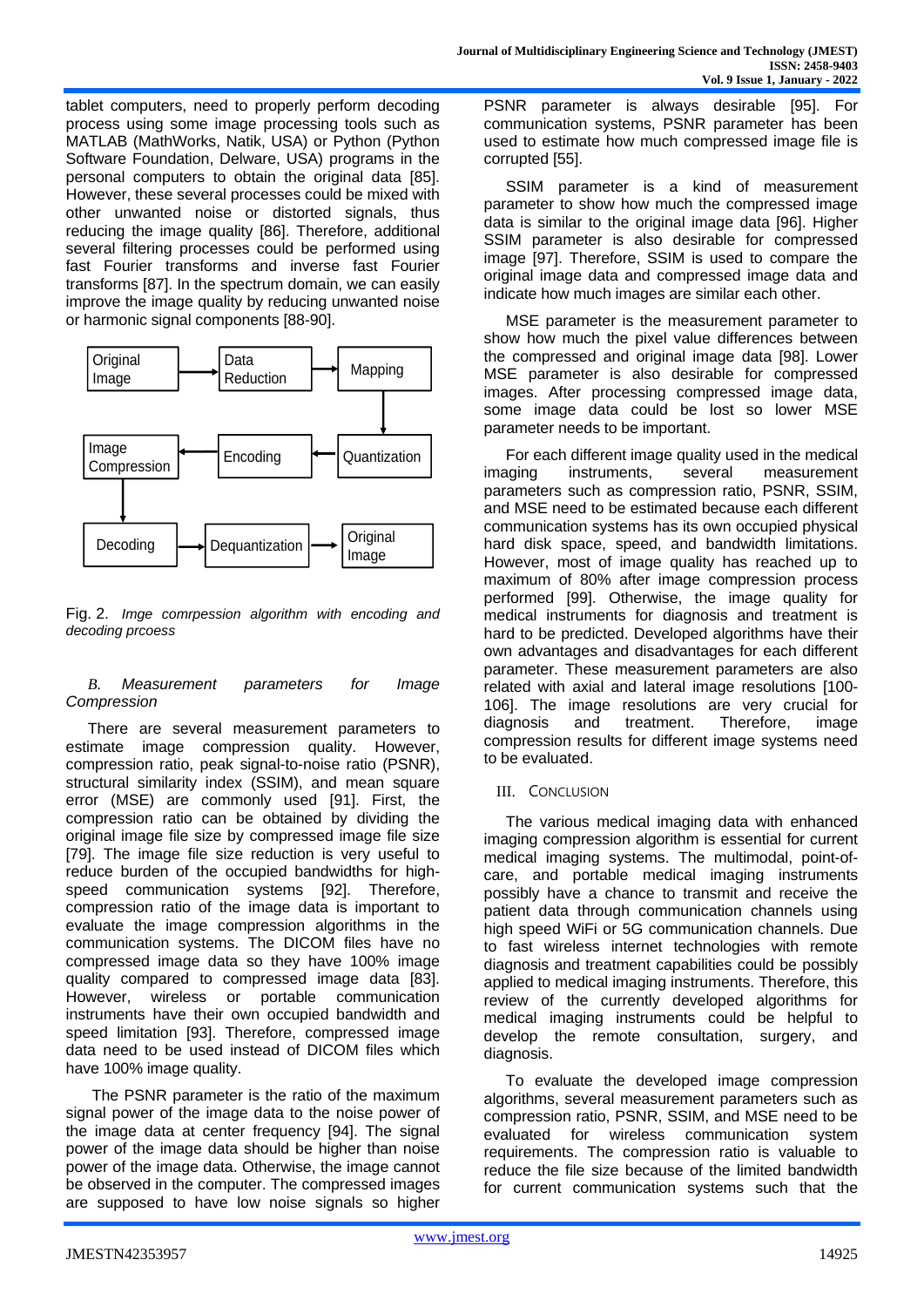transmission time could be reduced. The transmission time is crucial for high speed communication systems. The PSNR parameter is very important to estimate how much the original image data is distorted or corrupted after the image compression process. The SSIM is useful how much the compressed image data after transmission is similar to the original image data before transmission. The MSE is the parameter to show how much the pixel value differences between the compressed image and original image data. These measurement parameters are also related with axial and lateral image resolutions. Therefore, developed image compression techniques need to be evaluated using several measurement parameters before integrating with medical imaging instruments.

#### ACKNOWLEDGMENT

This research was supported by Kumoh National Institute of Technology (202001570001).

#### **REFERENCES**

- [1] W. R. Hendee and E. R. Ritenour, *Medical Imaging Physics*. Hoboken, NJ, USA: John Wiley & Sons, 2003.
- [2] M. N. Ullah, Y. Park, G. B. Kim, C. Kim, C. Park, H. Choi, and J.-Y. Yeom, "Simultaneous Acquisition of Ultrasound and Gamma Signals with a Single-Channel Readout," *Sensors,* vol. 21, no. 4, p. 1048, 2021.
- [3] R. B. A. Zawawi, H. Choi, and J. Kim, "High-PSRR Wide-Range Supply-Independent CMOS Voltage Reference for Retinal Prosthetic Systems," *Electronics,* vol. 9, no. 12, p. 2028, 2020.
- [4] J. Kim, K. S. Kim, and H. Choi, "Development of a low-cost six-axis alignment instrument for flexible 2D and 3D ultrasonic probes," (in eng), *Technol. Health Care,* vol. 29, no. S1, pp. 77-84, 2021.
- [5] H. Choi, S.-w. Choe, and J. Ryu, "Optical Design of a Novel Collimator System with a Variable Virtual-Object Distance for an Inspection Instrument of Mobile Phone Camera Optics," *Applied Sciences,*  vol. 11, no. 8, p. 3350, 2021.
- [6] Y. Ma, Y. Yang, Z. He, K. Yang, C. Sun, and Y. Wang, "Theoretical and practical solutions for highorder superdirectivity of circular sensor arrays," *IEEE Trans. Ind. Electron.,* vol. 60, no. 1, pp. 203- 209, 2013.
- [7] T. Zhang, J. Ou-Yang, X. Yang, W. Wei, and B. Zhu, "High Performance KNN-Based Single Crystal Thick Film for Ultrasound Application," *Electron. Mater. Lett.,* vol. 15, no. 1, pp. 1-6, 2019.
- [8] B. Zhu, C. Fei, C. Wang, Y. Zhu, X. Yang, H. Zheng, Q. Zhou, and K. K. Shung, "Self-focused AlScN film ultrasound transducer for individual cell manipulation," *ACS Sens.,* vol. 2, no. 1, pp. 172-177, 2017.
- [9] Q. Weibao, Y. Yanyan, T. Fu Keung, and S. Lei, "A multifunctional, reconfigurable pulse generator for high-frequency ultrasound imaging," *IEEE Trans. Ultrason. Ferroelectr. Freq. Control,* vol. 59, no. 7, pp. 1558-1567, 2012.
- [10] H. Choi, X. Li, S.-T. Lau, C. Hu, Q. Zhou, and K. K. Shung, "Development of Integrated Preamplifier for High-Frequency Ultrasonic Transducers and Low-Power Handheld Receiver," *IEEE Trans. Ultrason. Ferroelectr. Freq. Control,* vol. 58, no. 12, pp. 2646- 2658, 2011.
- [11] J. Kim, K. You, S.-H. Choe, and H. Choi, "Wireless Ultrasound Surgical System with Enhanced Power and Amplitude Performances," *Sensors,* vol. 20, no. 15, p. 4165, 2020.
- [12] J. Kim, K. Kim, S.-H. Choe, and H. Choi, "Development of an Accurate Resonant Frequency Controlled Wire Ultrasound Surgical Instrument," *Sensors,* vol. 20, no. 11, p. 3059, 2020.
- [13] H. Kang, H. Choi, and J. Kim, "Ambient Light Rejection Integrated Circuit for Autonomous Adaptation on a Sub-Retinal Prosthetic System," *Sensors,* vol. 21, no. 16, p. 5638, 2021.
- [14] P. Strojnik and P. H. Peckham, *The Biomedical Engineering Handbook*. Boca Raton, FL, USA: CRC Press, 2000.
- [15] H. Choi and K. K. Shung, "Novel power MOSFETbased expander for high frequency ultrasound systems," *Ultrasonics,* vol. 54, no. 1, pp. 121-130, 1// 2014.
- [16] M. Ullah, E. Pratiwi, J. Park, K. Lee, H. Choi, and J. Yeom, "Wavelength discrimination (WLD) TOF-PET detector with DOI information," Phys. Med. *Biol.,* vol. 65, no. 5, p. 055003, 2019.
- [17] J. Yun, H. Choi, and J. Kim, "Low-noise widebandwidth DNA readout instrument for nanopore applications," *Electron. Lett.,* vol. 53, no. 11, pp. 706-708, 2017.
- [18] H. Choi and S.-w. Choe, "Acoustic Stimulation by Shunt-Diode Pre-Linearizer Using Very High Frequency Piezoelectric Transducer for Cancer Therapeutics," *Sensors,* vol. 19, no. 2, p. 357, 2019.
- [19] S. Chee, J. Ryu, and H. Choi, "New Optical Design Method of Floating Type Collimator for Microscopic Camera Inspection," *Applied Sciences,* vol. 11, no. 13, p. 6203, 2021.
- [20] C. R. Hill, J. C. Bamber, and G. t. Haar, *Physical Principles of Medical Ultrasonics*. Hoboken, NJ, USA: Wiley Online Library, 2004.
- [21] B. Zhu, Y. Zhu, J. Yang, J. Ou-Yang, X. Yang, Y. Li, and W. Wei, "New potassium sodium niobate single crystal with thickness-independent high-performance for photoacoustic angiography of atherosclerotic lesion," *Sci. Rep.,* vol. 6, p. 39679, 2016.
- [22] B. Zhu, N. Y. Chan, J. Dai, K. K. Shung, S. Takeuchi, and Q. Zhou, "New fabrication of highfrequency (100-MHz) ultrasound PZT film kerfless linear array " *IEEE Trans. Ultrason. Ferroelectr. Freq. Control,* vol. 60, no. 4, pp. 854-857, 2013.
- [23] H. Choi and K. K. Shung, "Crossed SMPS MOSFETbased protection circuit for high frequency ultrasound transceivers and transducers," *Biomed. Eng. Online,*  vol. 13, no. 1, p. 76, 2014.
- [24] H. Choi, Y. J. Ju, J. H. Jo, and J.-M. Ryu, "Chromatic aberration free reflective mirror-based optical system design for multispectral photoacoustic instruments," *Technol. Health Care,* vol. 27, no. S1, pp. 397-406, 2019.
- [25] H. Choi, J. Jo, J.-M. Ryu, and J.-Y. Yeom, "Ultrawide-angle optical system design for light-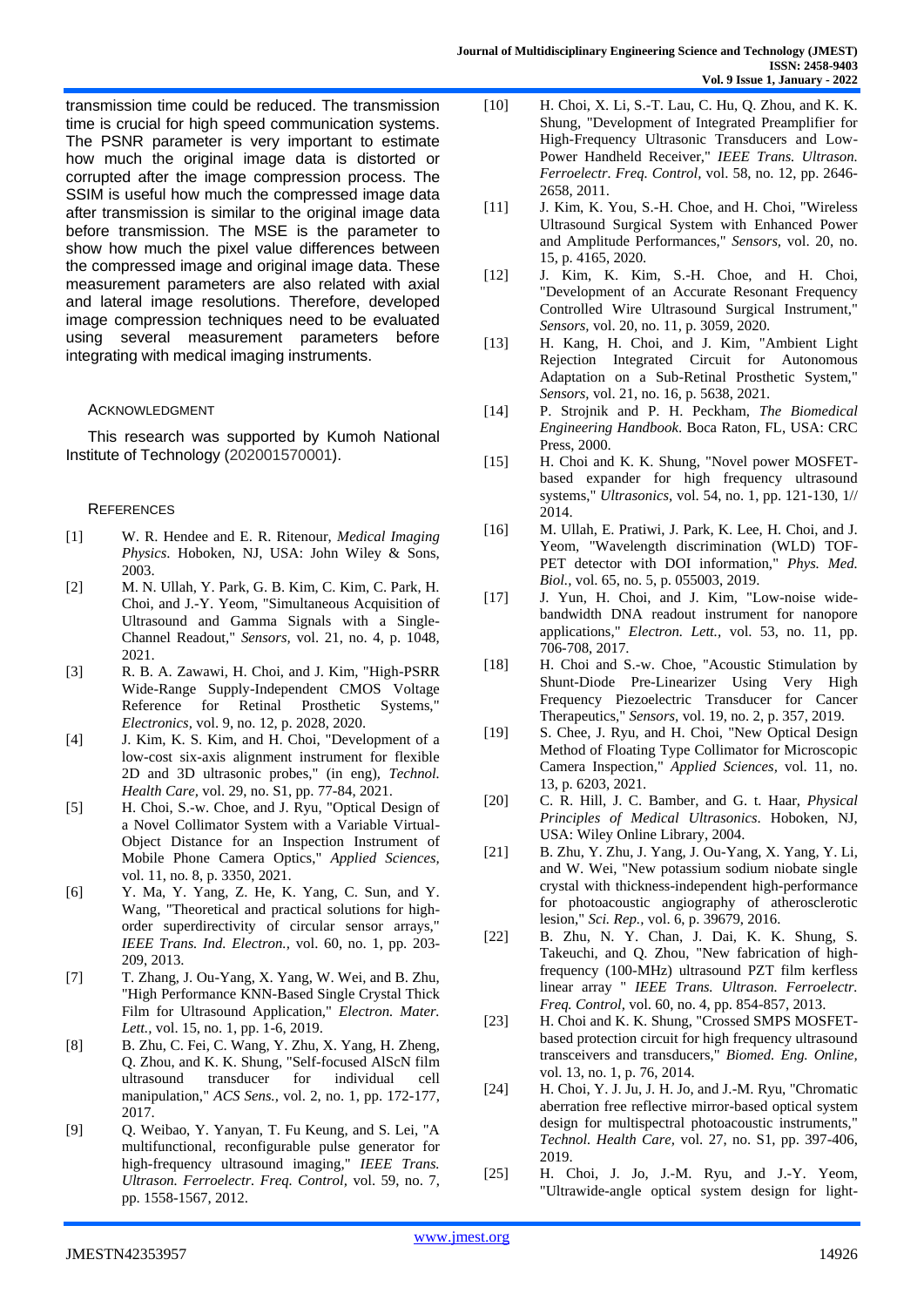emitting-diode-based ophthalmology and dermatology applications," *Technol. Health Care,*  vol. 27, no. S1, pp. 133-142, 2019.

- [26] H. Choi, J.-Y. Jo, and J.-M. Ryu, "A Novel Focal Length Measurement Method for Center-Obstructed Omni-Directional Reflective Optical Systems," *Appl. Sci.,* vol. 9, no. 11, p. 2350, 2019.
- [27] S. H. Seo, J. M. Ryu, and H. Choi, "Focus-Adjustable Head Mounted Display with Off-Axis System," *Applied Sciences,* vol. 10, no. 21, p. 7931, 2020.
- [28] C.-Y. Roh and S. Kim, "Medical innovation and social externality," *J. Open Innov. Technol. Market Complex.,* vol. 3, no. 1, p. 3, 2017.
- [29] K. You, S.-H. Kim, and H. Choi, "A Class-J Power Amplifier Implementation for Ultrasound Device Applications," *Sensors,* vol. 20, no. 8, p. 2273, 2020.
- [30] K. You and H. Choi, "Wide Bandwidth Class-S Power Amplifiers for Ultrasonic Devices," *Sensors,*  vol. 20, no. 1, p. 290, 2020.
- [31] H. Choi, H.-C. Yang, and K. K. Shung, "Bipolarpower-transistor-based limiter for high frequency ultrasound imaging systems," *Ultrasonics,* vol. 54, no. 3, pp. 754-758, 2014.
- [32] J. Kim, K. You, and H. Choi, "Post-Voltage-Boost Circuit-Supported Single-Ended Class-B Amplifier for Piezoelectric Transducer Applications," *Sensors,*  vol. 20, no. 18, p. 5412, 2020.
- [33] H. Choi, "Development of negative-group-delay circuit for high-frequency ultrasonic transducer applications," *Sens. Actuators, A,* vol. 299, p. 111616, 2019.
- [34] H. Choi, J. J. Jeong, and J. Kim, "Development of an Estimation Instrument of Acoustic Lens Properties for Medical Ultrasound Transducers," *J. Healthcare Eng.,* no. Sup1, p. 7, 2017.
- [35] H. Choi, C. Park, J. Kim, and H. Jung, "Bias-Voltage Stabilizer for HVHF Amplifiers in VHF Pulse-Echo Measurement Systems," *Sensors,* vol. 17, no. 10, p. 2425, 2017.
- [36] H. Choi, "Class-C Linearized Amplifier for Portable Ultrasound Instruments," *Sensors,* vol. 19, no. 4, p. 898, 2019.
- [37] K. You and H. Choi, "Inter-Stage Output Voltage Amplitude Improvement Circuit Integrated with Class-B Transmit Voltage Amplifier for Mobile Ultrasound Machines," *Sensors,* vol. 20, no. 21, p. 6244, 2020.
- [38] K. Kim and H. Choi, "Novel Bandwidth Expander Supported Power Amplifier for Wideband Ultrasound Transducer Devices," *Sensors,* vol. 21, no. 7, p. 2356, 2021.
- [39] K. Kim and H. Choi, "High-efficiency high-voltage class F amplifier for high-frequency wireless ultrasound systems," *PLOS ONE,* vol. 16, no. 3, p. e0249034, 2021.
- [40] J. Kim, J. Ko, H. Choi, and H. Kim, "Printed Circuit Board Defect Detection Using Deep Learning via A Skip-Connected Convolutional Autoencoder," *Sensors,* vol. 21, no. 15, p. 4968, 2021.
- [41] R. B. A. Zawawi, H. Choi, and J. Kim, "High PSRR Wide Supply Range Dual-Voltage Reference Circuit for Bio-Implantable Applications," *Electronics,* vol. 10, no. 16, p. 2024, 2021.
- [42] M. Postema, *Fundamentals of Medical Ultrasound*. New York, NJ, USA: Taylor and Francis, 2011.
- [43] J. T. Bushberg and J. M. Boone, *The Essential Physics of Medical Imaging*. Philadelphia, PA, USA: Lippincott Williams & Wilkins, 2011.
- [44] H. Choi, "Development of a Class-C Power Amplifier with Diode Expander Architecture for Point-of-Care Ultrasound Systems," *Micromachines,*  vol. 10, no. 10, p. 697, 2019.
- [45] K. K. Shung, M. Smith, and B. M. Tsui, *Principles of Medical Imaging*. Cambridge, MA, USA: Academic Press, 2012.
- [46] H. Choi, J. M. Ryu, and J. H. Kim, "Tolerance Analysis of Focus-adjustable Head-mounted Displays," *Curr. Op. Photon,* vol. 1, no. 5, pp. 474- 490, 2017.
- [47] P. John, *Oral Medicine*. London, UK: JP Medical Publishers, 2014.
- [48] H. Choi, J.-Y. Yeom, and J.-M. Ryu, "Development of a Multiwavelength Visible-Range-Supported Opto–Ultrasound Instrument Using a Light-Emitting Diode and Ultrasound Transducer," *Sensors,* vol. 18, no. 10, p. 3324, 2018.
- [49] H. Choi, J.-M. Ryu, and S.-w. Choe, "A novel therapeutic instrument using an ultrasound-lightemitting diode with an adjustable telephoto lens for suppression of tumor cell proliferation," *Measurement,* vol. 147, p. 106865, 2019.
- [50] J. H. Jo, S. Lee, H. J. Seo, J. H. Lee, and J. M. Kim, "Design of omnidirectional camera lens system with catadioptic system," in *SPIE Optical Metrology*, 2013, pp. 87882Q-87882Q-7: International Society for Optics and Photonics.
- [51] H. Choi, J. Ryu, and J.-Y. Yeom, "A Cost-effective Light Emitting Diode-acoustic System for Preclinical Ocular Applications," *Curr. Op. Photon,* vol. 2, no. 1, pp. 59-68, 2018.
- [52] M. Perez-Liva, T. Viel, T. Yoganathan, A. Garofalakis, J. Sourdon, C. Facchin, M. Tanter, J. Provost, and B. Tavitian, "Performance evaluation of the PET component of a hybrid PET/CT-ultrafast ultrasound imaging instrument," *Phys. Med. Biol.,*  vol. 63, no. 19, p. 19NT01, 2018.
- [53] J. J. Jeong and H. Choi, "An impedance measurement system for piezoelectric array element transducers," *Measurement,* vol. 97, pp. 138-144, 2017.
- [54] H. Choi and J.-M. Ryu, "Photo-Acoustic Applications Using a Highly Focused Macro Lens," *J. Med. Imaging Health Inf.,* vol. 7, no. 1, pp. 25-29, 2017.
- [55] L. F. R. Lucas, N. M. M. Rodrigues, L. A. d. S. Cruz, and S. M. M. d. Faria, "Lossless Compression of Medical Images Using 3-D Predictors," *IEEE Trans. Med. Imaging,* vol. 36, no. 11, pp. 2250-2260, 2017.
- [56] Z. He, "Optimization of acoustic emitted field of transducer array for ultrasound imaging," *Bio-Med. Mater. Eng.,* vol. 24, no. 1, p. 1201, 2014.
- [57] U. Jung and H. Choi, "Active echo signals and image optimization techniques via software filter correction of ultrasound system," *Applied Acoustics,* vol. 188, p. 108519, 2022.
- [58] X. Wang, V. Seetohul, R. Chen, Z. Zhang, M. Qian, Z. Shi, G. Yang, P. Mu, C. Wang, Z. Huang, Q. Zhou, H. Zheng, S. Cochran, and W. Qiu, "Development of a Mechanical Scanning Device With High-Frequency Ultrasound Transducer for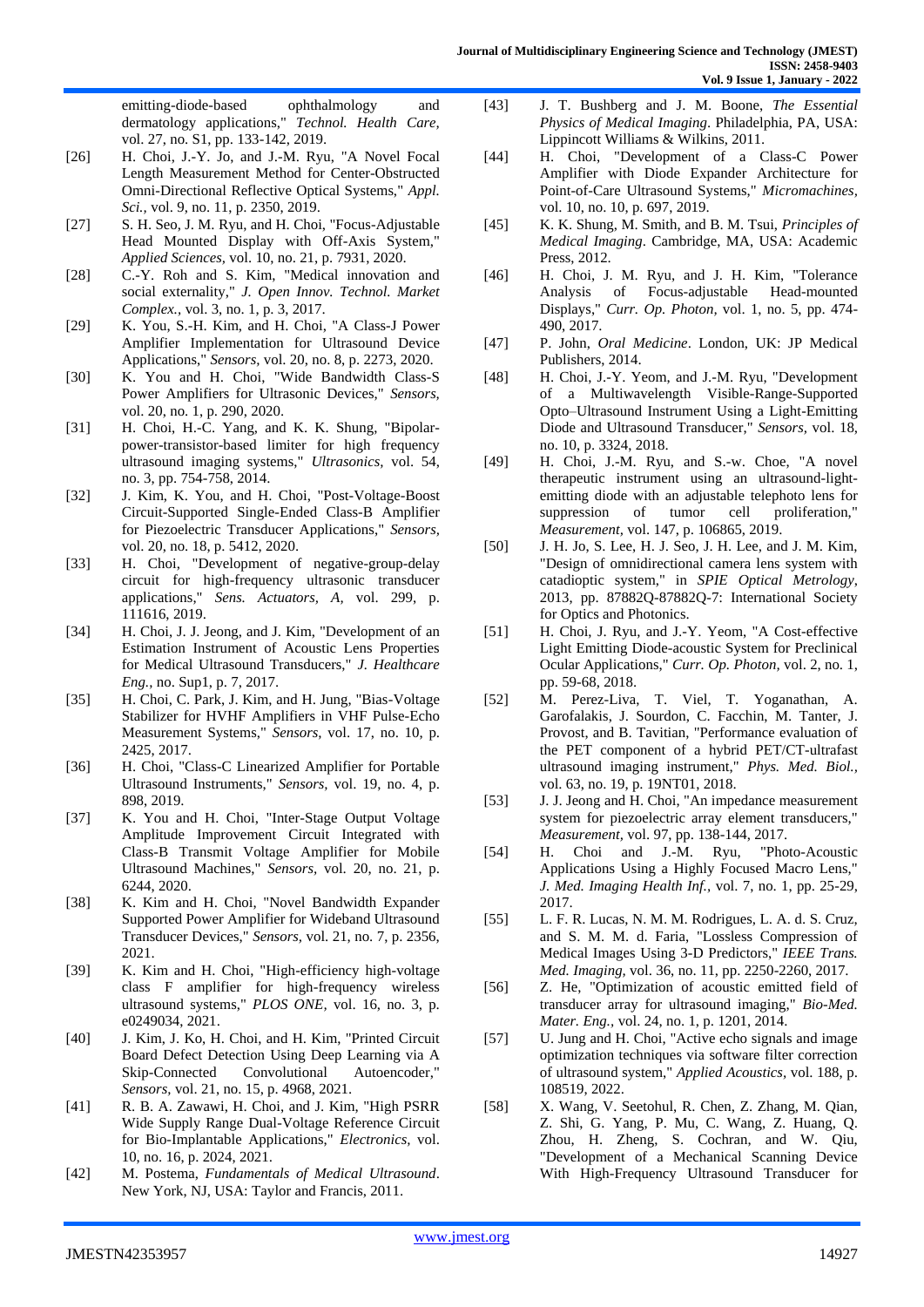Ultrasonic Capsule Endoscopy," *IEEE Trans. Med. Imaging,* vol. 36, no. 9, pp. 1922-1929, 2017.

- [59] S.-w. Choe and H. Choi, "Suppression Technique of HeLa Cell Proliferation Using Ultrasonic Power Amplifiers Integrated with a Series-Diode Linearizer," *Sensors,* vol. 18, no. 12, p. 4248, 2018.
- [60] F. A. Jolesz, "MRI-guided focused ultrasound surgery," *Annu. Rev. Med.,* vol. 60, pp. 417-430, 2009.
- [61] K. Hynynen, "MRI-guided focused ultrasound treatments," *Ultrasonics,* vol. 50, no. 2, pp. 221-229, 2010.
- [62] L. V. Wang, *Photoacoustic Imaging and Spectroscopy*. Boca Raton, FL, USA: CRC press, 2009.
- [63] Q. Zhou, K. H. Lam, H. Zheng, W. Qiu, and K. K. Shung, "Piezoelectric single crystal ultrasonic transducers for biomedical applications," *Prog. Mater Sci.,* vol. 66, pp. 87-111, 2014.
- [64] B. Zhu, J. Xu, Y. Li, T. Wang, K. Xiong, C. Lee, X. Yang, M. Shiiba, S. Takeuchi, and Q. Zhou, "Microparticle manipulation by single beam acoustic tweezers based on hydrothermal PZT thick film," *AIP Adv.,* vol. 6, no. 3, p. 035102, 2016.
- [65] H. Choi, "Stacked Transistor Bias Circuit of Class-B Amplifier for Portable Ultrasound Systems," *Sensors,*  vol. 19, no. 23, p. 5252, 2019.
- [66] R. B. A. Zawawi, W. H. Abbasi, S.-H. Kim, H. Choi, and J. Kim, "Wide-Supply-Voltage-Range CMOS Bandgap Reference for In Vivo Wireless Power Telemetry," *Energies,* vol. 13, no. 11, p. 2986, 2020.
- [67] W. Qiu, C. Wang, Y. Li, J. Zhou, G. Yang, Y. Xiao, G. Feng, Q. Jin, P. Mu, M. Qian, and H. Zheng, "A scanning-mode 2D shear wave imaging (s2D-SWI) system for ultrasound elastography," *Ultrasonics,*  vol. 62, pp. 89-96, 2015.
- [68] M. K. Kazimierczuk, *RF Power Amplifier*. Hoboken, NJ, USA: John Wiley & Sons, 2014.
- [69] K. Kim and H. Choi, "A New Approach to Power Efficiency Improvement of Ultrasonic Transmitters via a Dynamic Bias Technique," *Sensors,* vol. 21, no. 8, p. 2795, 2021.
- [70] J. Cheon, D. Lee, and H. Choi, "A CMOS Image Sensor with a Novel Passive Pixel Array and High Precision Current Amplifier for a Compact Digital Xray Detector," *J. Med. Imaging. Health. Inf.,* vol. 10, no. 11, pp. 2745-2753, 2020.
- [71] A. Mosenia, S.-K. S, A. Raghunathan, and N. Jha, "Wearable Medical Sensor-based System Design: A Survey," *IEEE Trans. Multi-Scale Comput. Syst.,* vol. 3, no. 2, pp. 124-138, 2017.
- [72] H. Choi and K. K. Shung, "Protection circuits for very high frequency ultrasound systems," *J. Med. Syst.,* vol. 38, no. 4, p. 34, 2014.
- [73] H. Riaz, J. Park, H. Choi, H. Kim, and J. Kim, "Deep and Densely Connected Networks for Classification of Diabetic Retinopathy," *Diagnostics,* vol. 10, no. 1, p. 24, 2020.
- [74] H. Choi, C. Yoon, and S.-H. Shin, "Development of a Novel Image Compression Algorithm for Point-of-Care Ultrasound Applications," *J. Med. Imaging Health Inf.,* vol. 8, no. 7, pp. 1526-1531, 2018.
- [75] J. C. Russ, *The Image Processing Handbook*. Boca Raton, FL: CRC press, 2016.
- [76] J. L. Su, B. Wang, K. E. Wilson, C. L. Bayer, Y.-S. Chen, S. Kim, K. A. Homan, and S. Y. Emelianov, "Advances in Clinical and Biomedical Applications of Photoacoustic Imaging," *Expert opinion on medical diagnostics,* vol. 4, no. 6, pp. 497-510, 2010.
- [77] P. Kishore, N. Venkatram, C. Sarvya, and L. Reddy, "Medical image watermarking using RSA encryption in wavelet domain," in *2014 First International IEEE Conference on Networks & Soft Computing (ICNSC),*  , 2014, pp. 258-262.
- [78] H. Choi, M. Qian, M. G. Kim, H. Zheng, H. K. Choi, B. Zhang, and K. K. Shung, "Analog Wideband Receiver Architecture for High Frequency Ultrasound Instrumentation," *J. Med. Imaging Health Inf.,* vol. 6, no. 1, pp. 47-52, 2016.
- [79] L. Qiao, Y. Li, X. Chen, S. Yang, P. Gao, H. Liu, Z. Feng, Y. Nian, and M. Qiu, "Medical high-resolution image sharing and electronic whiteboard system: a pure-web-based system for accessing and discussing lossless original images in telemedicine," *Comput. Methods Programs Biomed.,* vol. 121, no. 2, pp. 77- 91, 2015.
- [80] S. K. Thompson, J. D. Hazle, D. F. Schomer, A. A. Elekes, D. A. Johnston, J. Huffman, and C. K. Chui, "Performance analysis of a new semiorthogonal spline wavelet compression algorithm for tonal medical images," *Medical Physics,* vol. 27, no. 2, pp. 276-288, 2000.
- [81] G. Badshah, S.-C. Liew, J. M. Zain, and M. Ali, "Watermark compression in medical image watermarking using Lempel-Ziv-Welch (LZW) lossless compression technique," *J. Digital Imaging,*  vol. 29, no. 2, pp. 216-225, 2016.
- [82] S.-H. Shin and H. Choi, "Image Formation Technique Using Advanced Matrix Pattern in Fourier Transform for Medical Ultrasound Machine," *J. Med. Imaging. Health. Inf.,* vol. 9, no. 9, pp. 1950-1954, 2019.
- [83] L. O. M. Kobayashi, S. S. Furuie, and P. S. L. M. Barreto, "Providing integrity and authenticity in DICOM images: a novel approach," *IEEE Trans. Inf. Technol. Biomed.,* vol. 13, no. 4, pp. 582-589, 2009.
- [84] F. Tranquart, N. Grenier, V. Eder, and L. Pourcelot, "Clinical use of ultrasound tissue harmonic imaging," *Ultrasound Med. Biol.,* vol. 25, no. 6, pp. 889-894, 1999.
- [85] N. B. Smith and A. Webb, *Introduction to Medical Imaging: Physics, Engineering and Clinical Applications*. Cambridge, United Kingdom: Cambridge university press, 2010.
- [86] B. Wang, J. L. Su, A. B. Karpiouk, K. V. Sokolov, R. W. Smalling, and S. Y. Emelianov, "Intravascular Photoacoustic Imaging," *IEEE J. Quantum Electron.,*  vol. 16, no. 3, pp. 588-599, 2010.
- [87] W. Xia, M. Kuniyil Ajith Singh, E. Maneas, N. Sato, Y. Shigeta, T. Agano, S. Ourselin, S. J West, and A. E Desjardins, "Handheld real-time LED-based photoacoustic and ultrasound imaging system for accurate visualization of clinical metal needles and superficial vasculature to guide minimally invasive procedures," *Sensors,* vol. 18, no. 5, p. 1394, 2018.
- [88] H. Choi and S.-w. Choe, "Therapeutic Effect Enhancement by Dual-bias High-voltage Circuit of Transmit Amplifier for Immersion Ultrasound